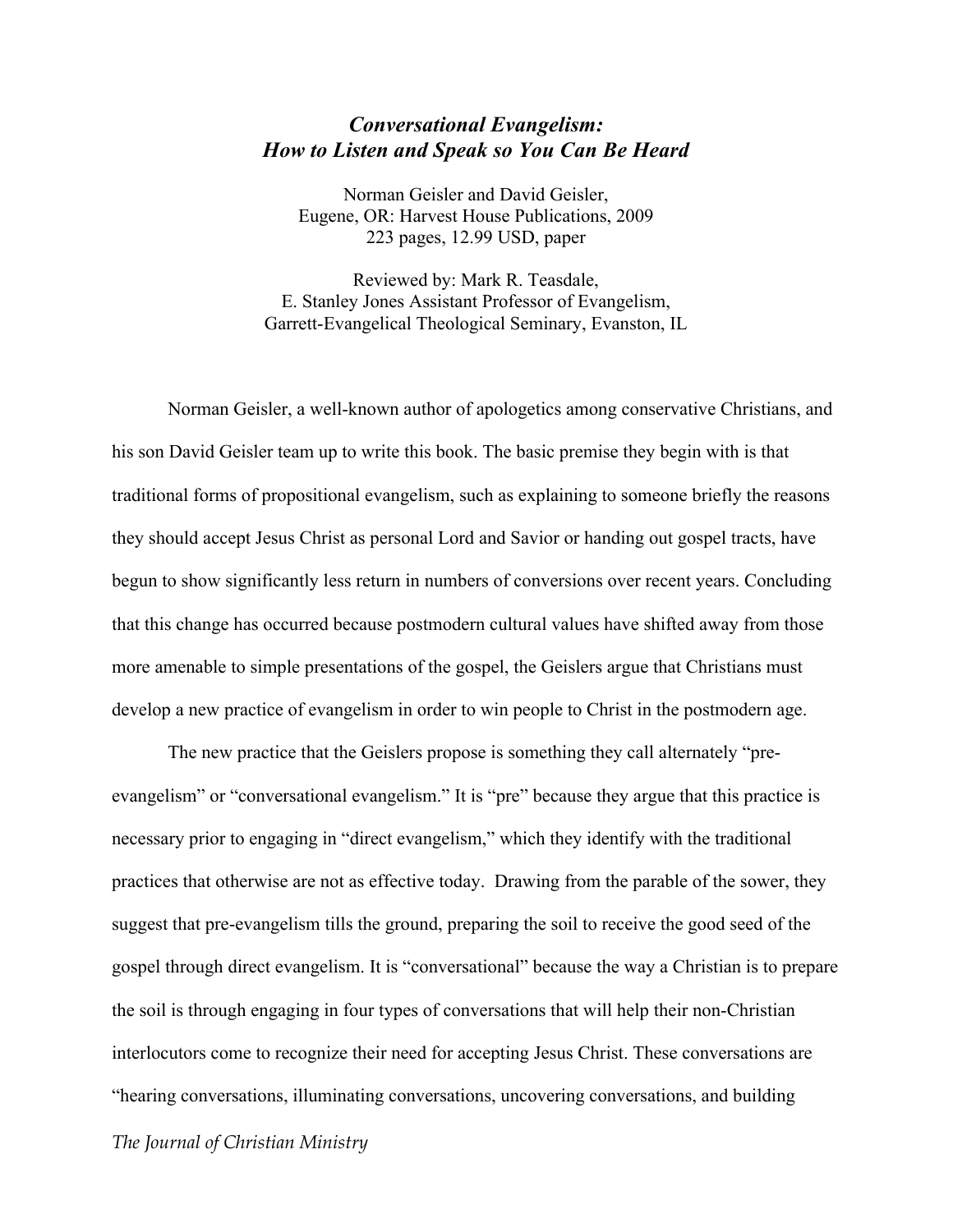conversations" (32). The Geislers draw analogies between the different conversations and four professions. These are the musician, artist, archaeologist, and builder, respectively.

The bulk of the book (chapters 3, 4, 5, and 6) is dedicated to explicating each of these four conversations. The hearing conversation is described as a conversation in which Christians "listen for clues to what our non-Christian friends really believe deep in their hearts" (49). The assumption the Geislers make is that these beliefs will ultimately prove to be logically fallible, containing what the Geislers call "sour notes" (49) of inconsistency that make the beliefs untenable.

Through illuminating conversations Christians pick up these sour notes and proceed to help the non-Christians to recognize the inconsistencies in their own belief structures. This is done through asking careful, probing questions that allow the non-Christians to recognize these inconsistencies on their own. According to the Geislers, these questions must follow "the Three Ds" by focusing on surfacing *doubts* on the sufficiency on the non-Christians' beliefs, minimizing the *d*efensiveness of the non-Christians, and creating a *d*esire of the non-Christians to hear more (81).

Assuming that the Christians have successfully deconstructed the pre-existing beliefs held by the non-Christians, the Christians then engage in uncovering conversations in order to identify and remove any barriers the non-Christians may have to accepting a very specific set of propositions about Jesus Christ. The Geislers explain that these barriers may be intellectual, spiritual, emotional, or volitional. Each kind must be dealt with sensitively, but always in a way that keeps the non-Christians from being able to retreat from facing these barriers.

Finally, having overcome the non-Christians' pre-existing beliefs and having brought to light and dealt with their barriers to accepting Christ, the Christians are then able to participate in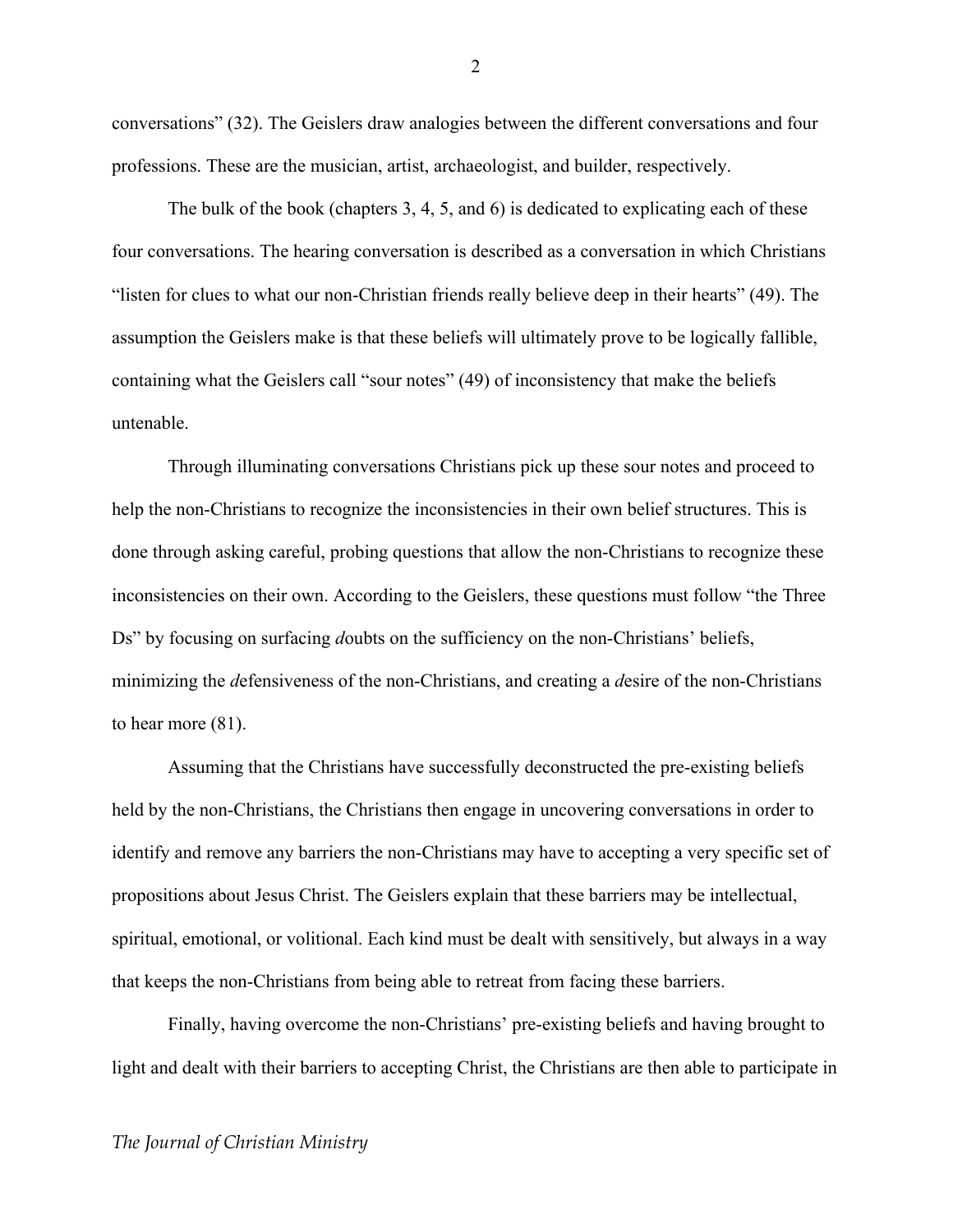a building conversation. In this conversation, the Christians carefully foster trust with the non-Christians so that the Christians might enter into direct evangelism. This trust is built through establishing common ground between the Christians' and non-Christians' beliefs and through building apologetic points of contact that will allow the Christians to help the non-Christians construct a Christian worldview based on basic propositional truths about Jesus Christ.

The last three chapters in the book are given over to describing specific difficulties that Christians may encounter in deploying their pre-evangelism. They offer specific questions that Christians can ask different non-Christian audiences (e.g., Mormons, Buddhists, Muslims, postmoderns) with the goal of surfacing logical fallacies in their respective belief systems. They also offer specific answers to questions about Christianity often posed by those who are resistant or hostile to the Christian faith. These answers are based on what the Geisler's call the "boomerang principle" in which Christians seek to shift the onus of defending one's belief off of himself or herself and onto the questioner. No less than five appendices follow with similar sorts of specific instruction, including suggestions on how to memorize the practice of conversational evangelism so that the reader can get it right in practice.

A troubling aspect of this book is that it does not always seem to be self-aware. The Geislers consistently argue that conversational evangelism needs to be meek, gentle, wise, and Spirit-led. However, large tracks of the book are not geared toward teaching the appropriate pastoral skills to be in such conversations. Instead, they are given over to specific quotes that Christians can listen for so that they can pounce on them with stock answers provided by the authors. Although the Geislers do make occasional attempts at warning readers not to use their book this way, the fact that they include vast numbers of bullet-pointed sample "sour notes"

*The Journal of Christian Ministry*

3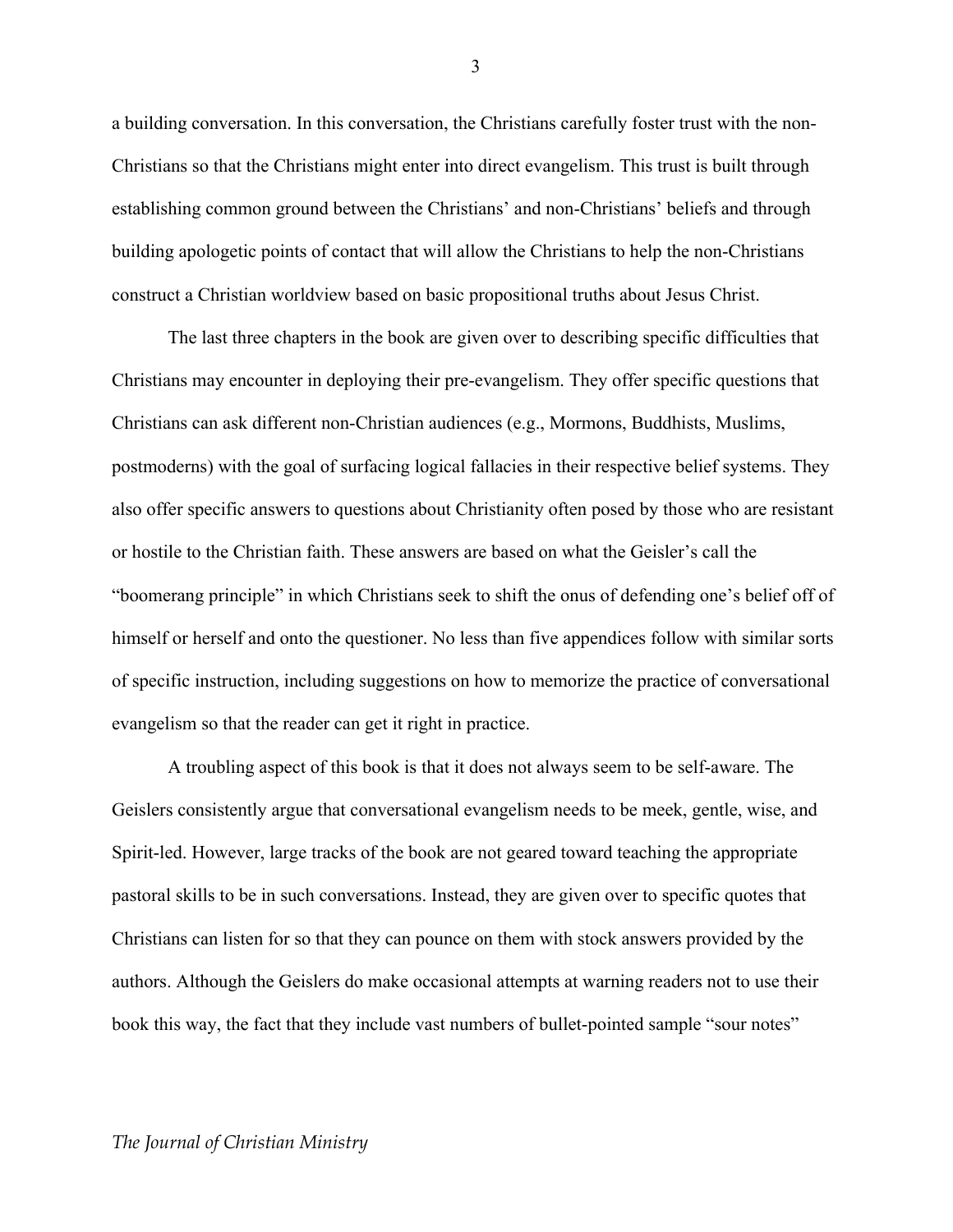coupled with suggestions on how to counter these comments logically, makes it seem that the Geislers are suggesting their readers do as the authors say, not as the authors do.

Connected to this lack of self-awareness is how the book consistently resists speaking in terms of building genuine relationships with non-Christians. While the Geislers do offer examples from their own lives about non-Christian friends they have, they never suggest such friendships are valuable in their own right. Relationships and conversations are seen as only means to an end of persuading someone to accept a very specific set of truth claims about Jesus Christ. That this is not an overstatement is seen by the fact that the only time the Geislers mention love in relationship to evangelism is when they state "Here is where two great weapons in the Christian arsenal can be helpful: *love* and *prayer*" (98). Love only appears as a way of knocking down a specific barrier to a person accepting Jesus, and it is only typified as a weapon that "can be helpful." There is no sense of reorienting the Christian life around the love of Christ such that this love flows out of the Christian to all around him or her.

Also striking about this book is how remarkably behind the curve it seems in terms of evangelism theory. The fact that a book published in 2009 is just beginning to grapple with questions of how postmodernity influences culture and what the implications are for evangelism suggests that the Geislers have remained largely unaware of the larger corpus of evangelism literature that is being published. Indeed, the bibliography they include detailing books on apologetics and evangelism supports this by the fact that a substantial number of the texts cited have been authored by the elder Geisler directly or by one of his students. This gives the impression that the Geislers work in a very tight network of like-minded apologists and evangelists with little awareness of scholarly work by those outside of that network.

4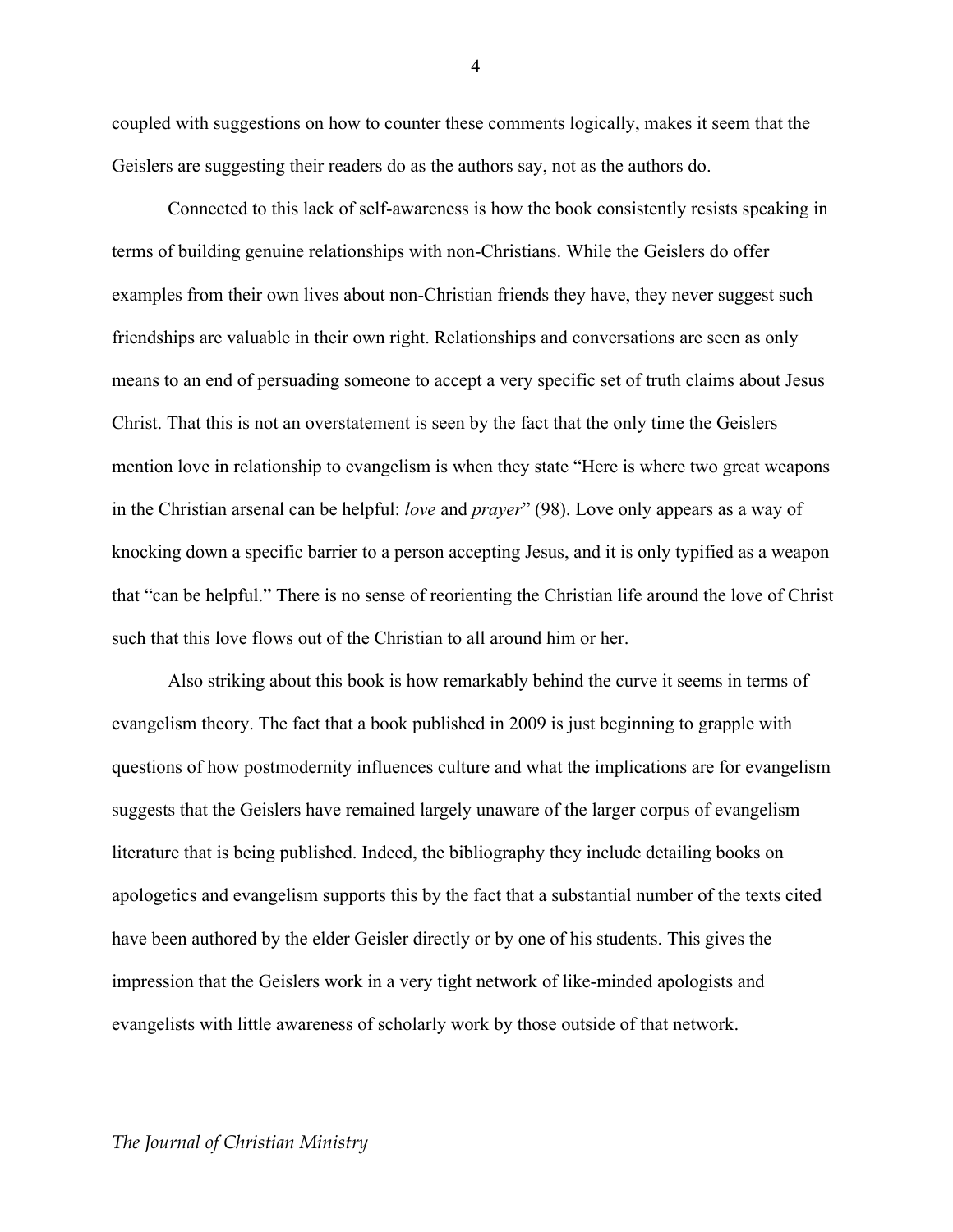This lack of integration with the larger body of work on evangelism is a shame, as what the Geislers cover in their book could provide an excellent dialogue partner with this work. Much of this work emphasizes the importance of building relationships as critical to evangelism, but is very light in the area of apologetics. The Geislers, who struggle with the idea of developing relationships apart from having a clear spiritual agenda for those relationships, but who are very strong in understanding the need to speak to the imprecision and inconsistencies in the beliefs of those who are not Christians, could find aid for their own areas of weakness while shoring up the work of others. Specifically, it would be interesting to put the Geislers' book in conversation with such texts as Brad Kallenberg's *Live to Tell*, Brian McLaren's *More Ready than You Realize*, and Dan Kimball's *They Like Jesus but Not the Church*. Each of these texts holds up building relationships as the central act of evangelism, but move in very different directions as to how or if apologetics should be deployed in those relationships.

My hunch is that, in conversation with other authors, the Geislers could learn that to love is the most evangelistic activity of all, and that apologetics, while certainly not to be jettisoned, do not take nearly so central a place in evangelism in today's culture. Moreover, I suspect that they would come to realize that their effort at trying to reseat the Enlightenment mindset in culture over and against the postmodern mindset is neither possible nor necessarily advantageous to the Christian evangelistic effort. Indeed, it may be the very fact that Christians cannot claim to be at the core of at least the culture of the United States that offers Christians in the United States the opportunity to be more zealously creative and loving as means of sharing Christ with those around them.

As such, this book is not one that I would recommend be used unless it is read along with other books on evangelism that deal heavily with the importance of forging loving relationships.

5